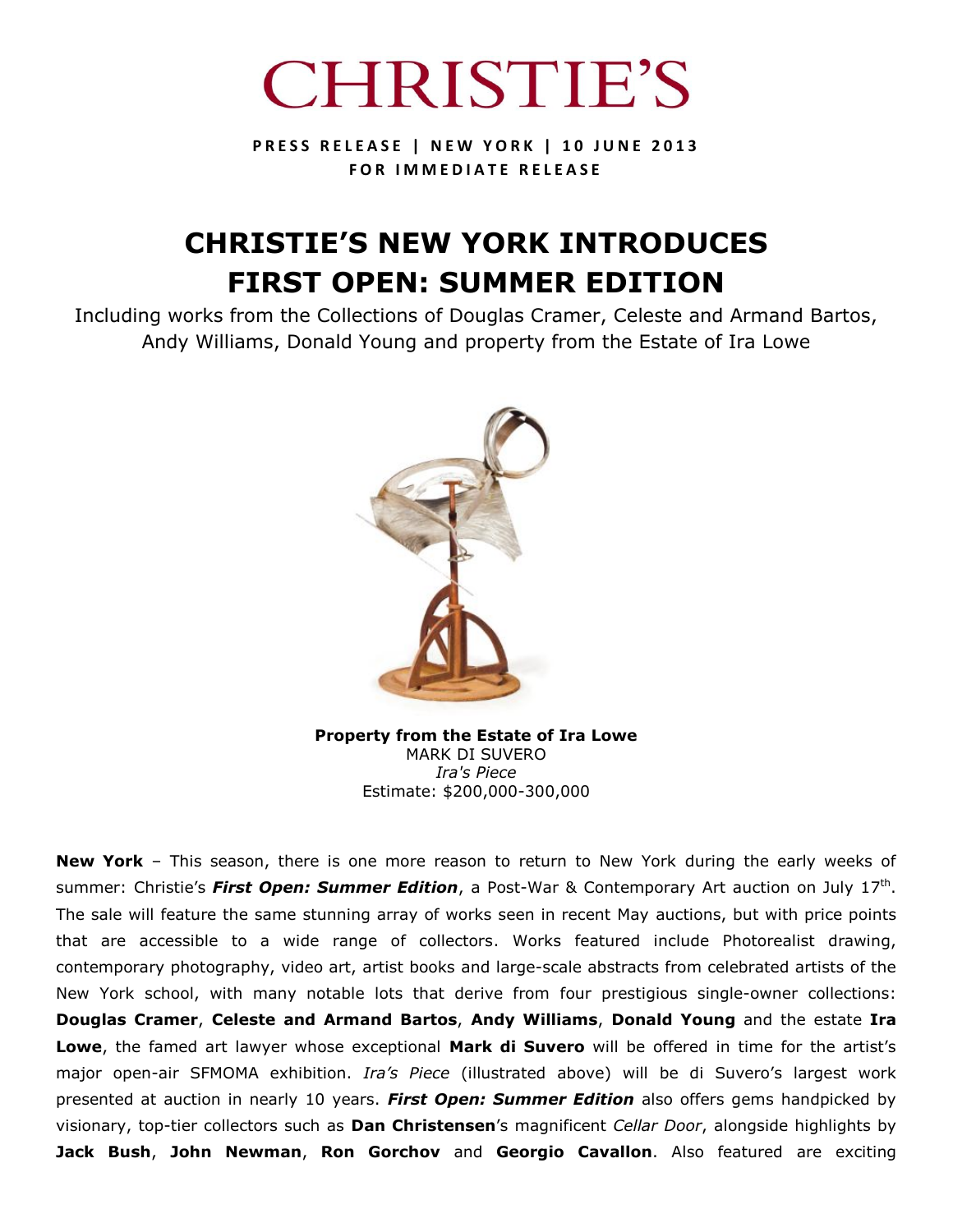contemporary works at affordable prices points by some of the most collectible new artists: **James Welling, Justine Kurland** and **Christian Marclay**. The sale will give both new and seasoned buyers an opportunity to diversify their collections, and to follow in the footsteps of individuals whose extraordinary eye for quality anticipated many artists' rise to fame. Estimates vary from \$400 up to \$200,000; almost half of the works will be offered at a starting estimate of \$5,000 and under, and several works will be offered without reserve.

Shopping list:



KENNETH NOLAND *Tapetum* Estimate: \$80,000-120,000



**The Douglas Cramer Collection** LUCAS SAMARAS *Untitled* Estimate: \$6,000-8,000



**Property from the Estate of Ira Lowe** RON GORCHOV *Brown and Green* Estimate: \$7,000-9,000



**The Douglas Cramer Collection** FRED TOMASELLI *Map of New Jerusalem, U.S.A.* Estimate: \$15,000-20,000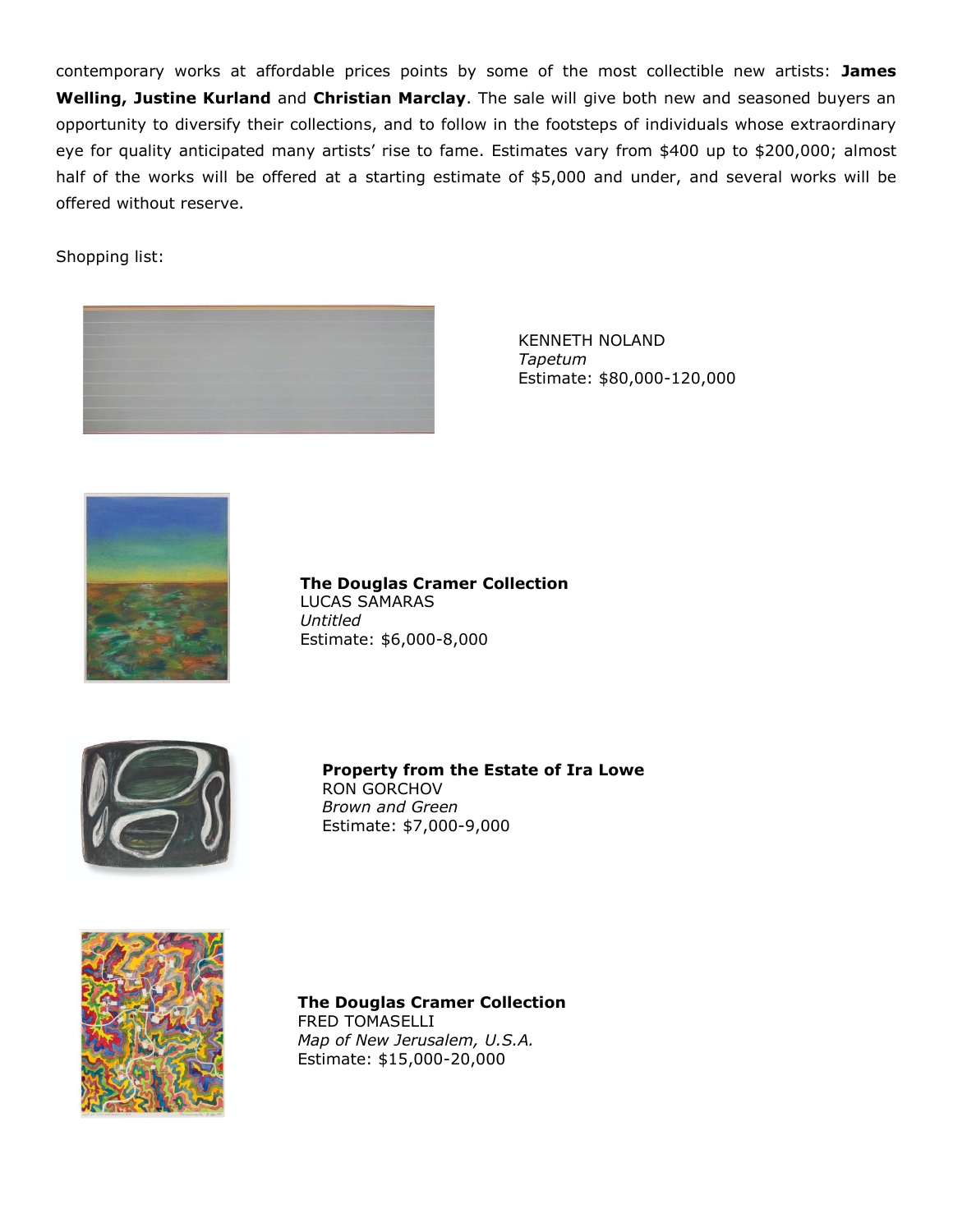

# **Andy Williams, An American Legend** JACK HAMILTON BUSH

*Untitled (green, pink & red)* Estimate: \$30,000-50,000



**The Collection of Donald Young** REBECCA WARREN *Poincare (pompom and shoe)* Estimate: \$3,000-4,000



GEORGIO CAVALLON *Untitled* Estimate: \$18,000-25,000



JANET FISH *Blue Reflections, glassware* Estimate: \$3,000-5,000



**Andy Williams, An American Legend**  WILLEM DE KOONING *Untitled #12* Estimate: \$70,000-100,000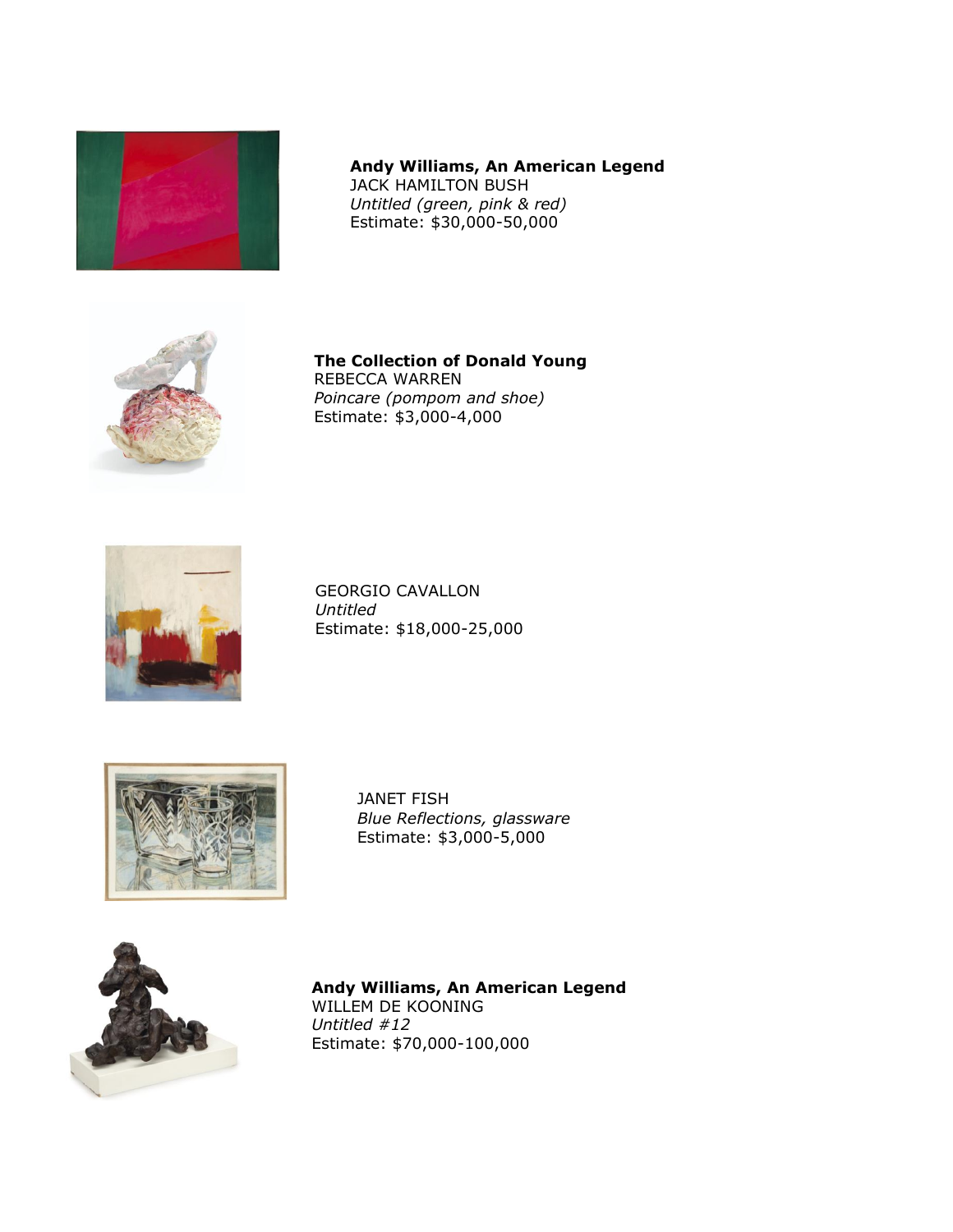

**Andy Williams, An American Legend**  WILLEM DE KOONING *Head #3* Estimate: \$220,000-280,000



**The Collection of Celeste and Armand Bartos**

NIKI DE SAINT PHALLE *Orange Nana* Estimate: \$10,000-15,000



**Property from the Estate of Ira Lowe** DOROTHY DEHNER

*Untitled* Estimate: \$5,000-7,000



 ARSHILE GORKY *Untitled* Estimate: \$80,000-120,000



JOHN NEWMAN *Throwback* Estimate: \$2,000-3,000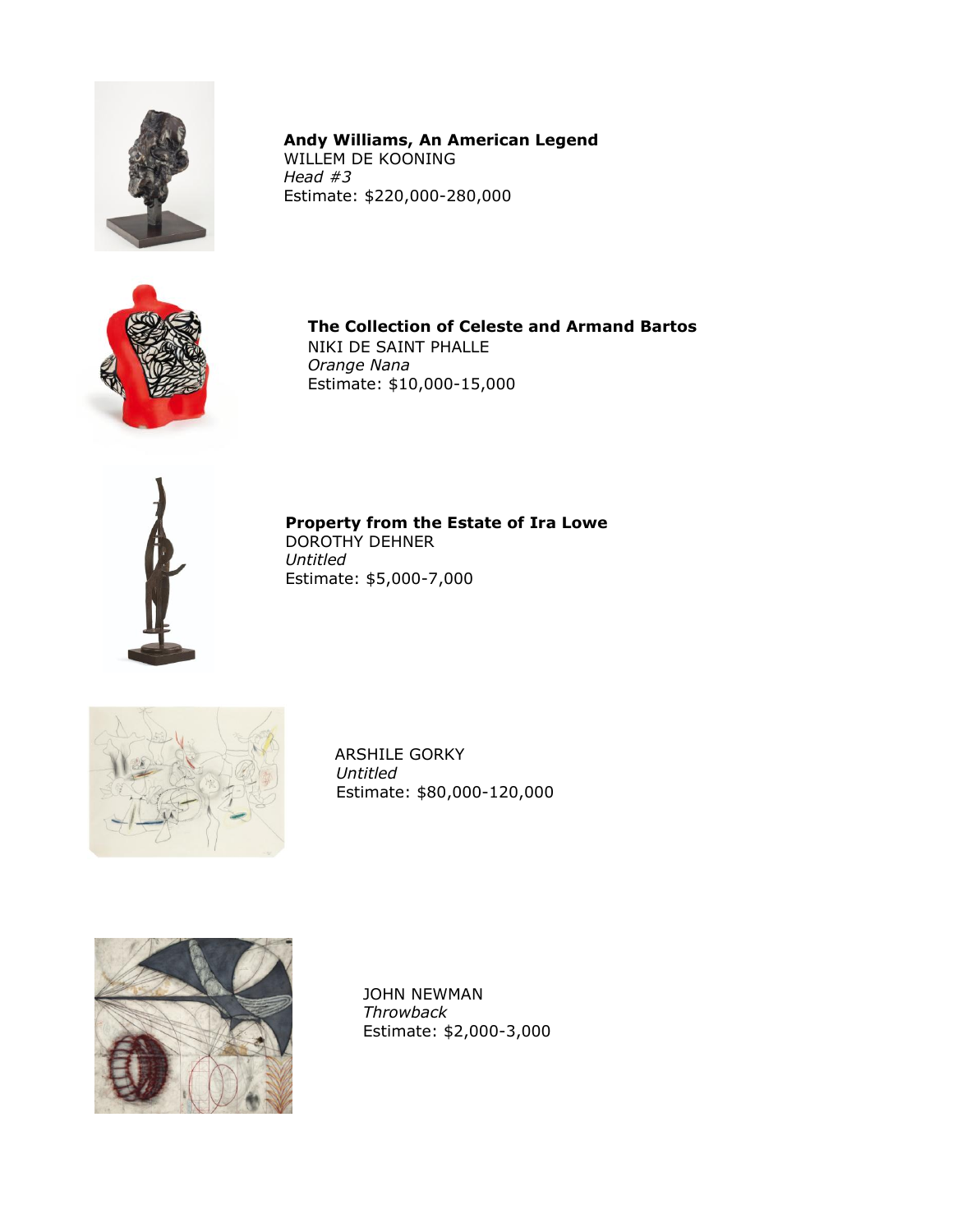

#### **The Collection of Donald Young** CHARLES RAY *Most Beautiful Woman in the World* Estimate: \$7,000-9,000



**The Collection of Donald Young** SHERRIE LEVINE *After Henri Matisse* Estimate: \$6,000-8,000



JUSTINE KURLAND *The Family* Estimate: \$800-1,200

**Auction: July 17, 2013 at 10am & 2pm**

## **View:**

**Thursday, July 11th, 10am-5pm Friday, July 12th, 10am-5pm Saturday, July 13th, 10am-5pm Sunday, July 14th, 1pm-5pm Monday, July 15th, 10am-5pm Tuesday, July 16th, 10am-12pm**